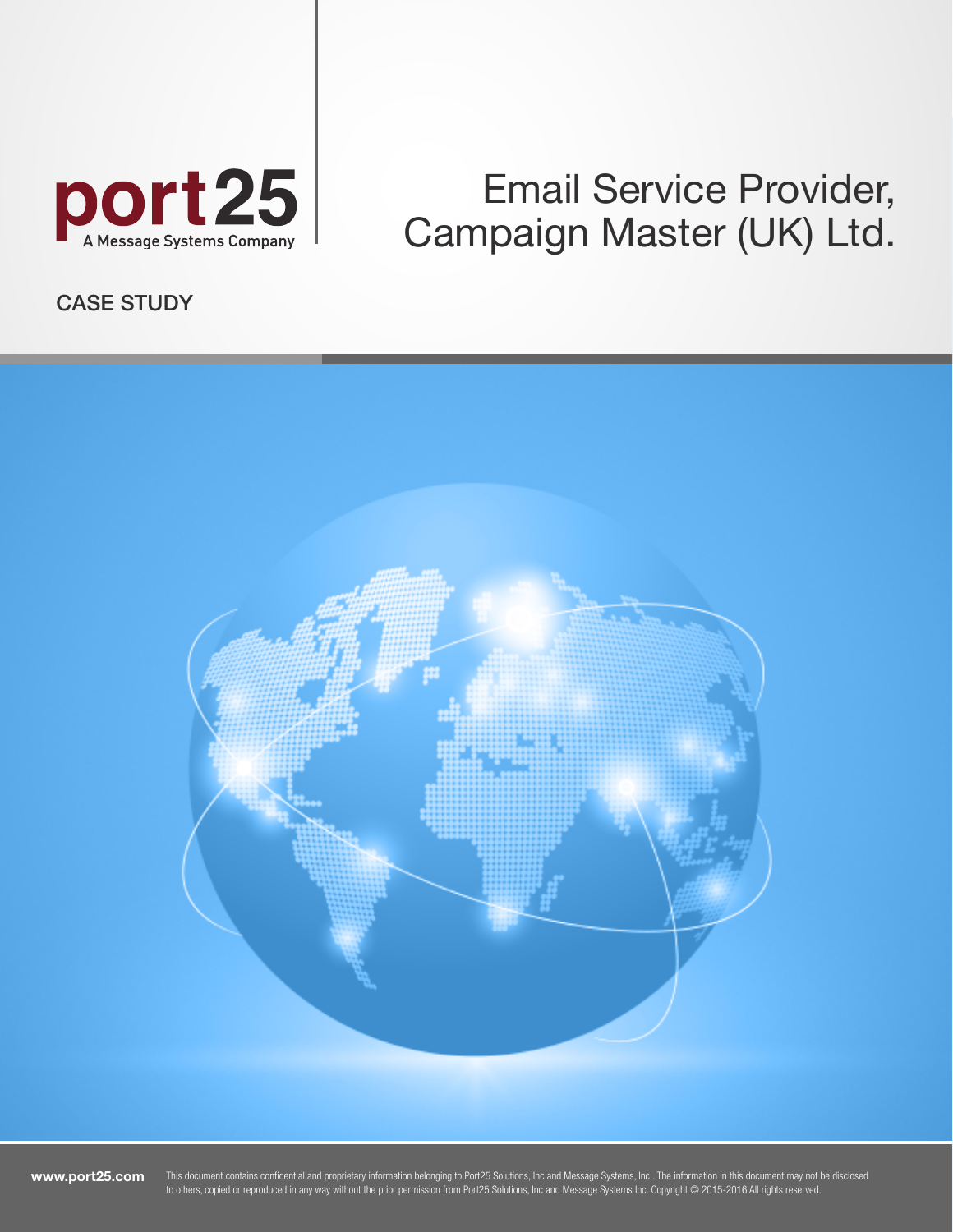

#### TABLE OF CONTENTS

| About Campaign Master (UK) Ltd 2 |  |
|----------------------------------|--|

# Case Study: Campaign Master (UK) Ltd Deploys PowerMTA™ From Day 1 – Has Never Looked Back

#### **SUMMARY**

Email Service Provider[, Campaign Master \(UK\) Ltd o](http://www.campaignmaster.co.uk/)ffers a highly intuitive, reliable, fully scalable, secure email marketing platform (SaaS) that's trusted by companies worldwide, from email marketing newbies to enterprises. As an optional fully managed service, Campaignmaster's email sending volumes are confidential but rank among the UK's highest volume senders of legitimate email. Campaign Master (UK) Ltd prides itself on its proactive live and personal customer support. PowerMTA™ allows Campaignmaster's clients to add functionality through advanced delivery elements as their needs grow, such as encryption, for example.

Managing director Gurjeet Dhillon reports: "After thorough evaluation, we selected PowerMTA™ for the following principal reasons: Capacity to deliver large volume of emails efficiently. A single PowerMTA™ enterprise server can deliver well over 3M emails per hour. Additionally, PowerMTA™'s throughput and innovative feature set which includes:

## **OF** Multiple DKIM Support:

 PowerMTA now officially supports double DKIM signing a message. This is a direct requirement of gmail when using their feedback loop.

#### VirtualMTAs:

 That allow to easily manage different mail streams of branded domains and dedicated IPs, which are offered as a standard feature to all clients.

### Powerful APIs:

 That allow Campaign Master (UK) Ltd to easily integrate with its email marketing platforms including efficient email bounce management tools with pre-defined or custom bounce categories and feedback loop control.

www.port25.com